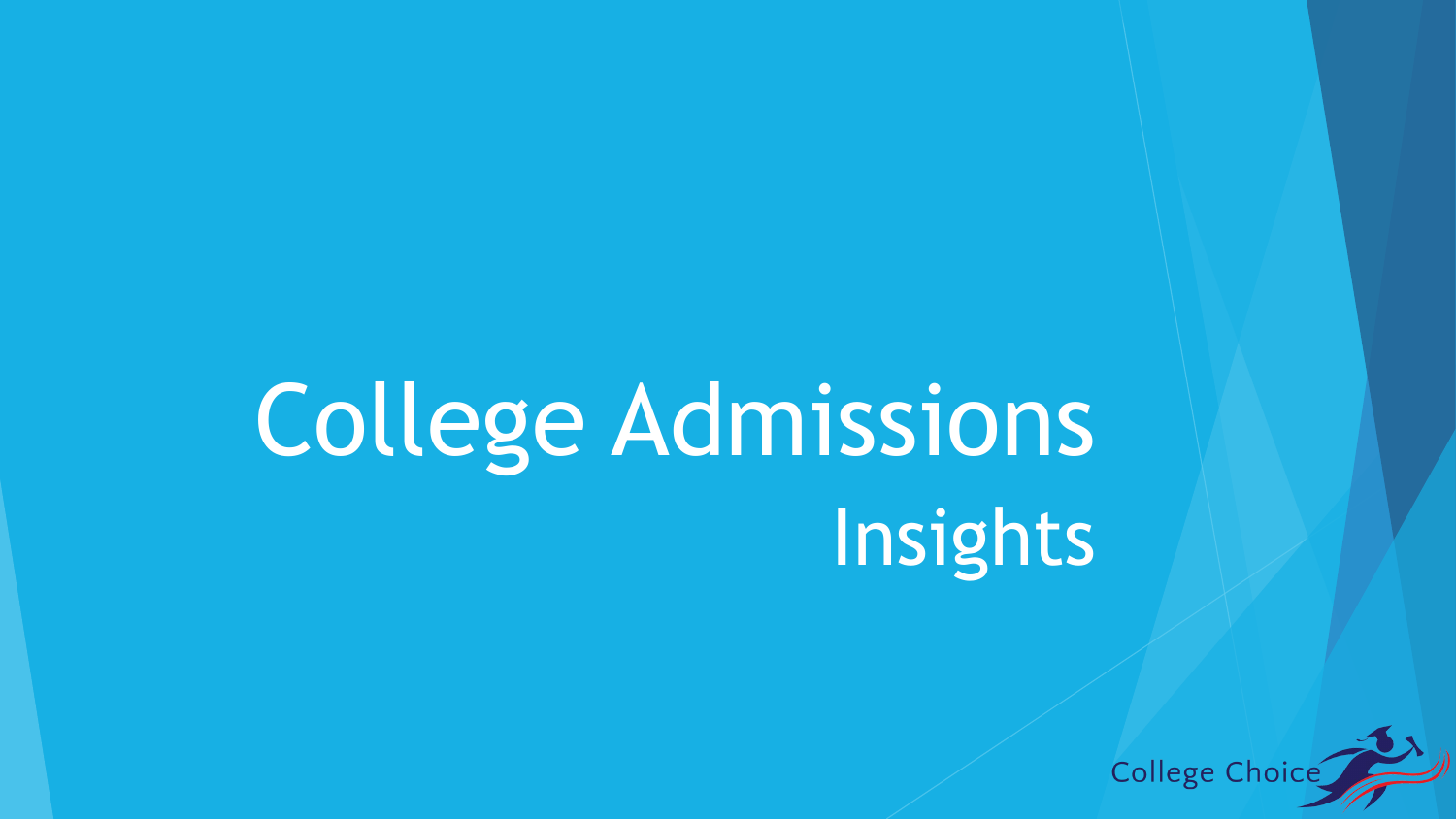

# 2.9 Million

- 1.3m Public Colleges
- **D.6m Private Colleges**
- ▶ 1.0m Community Colleges

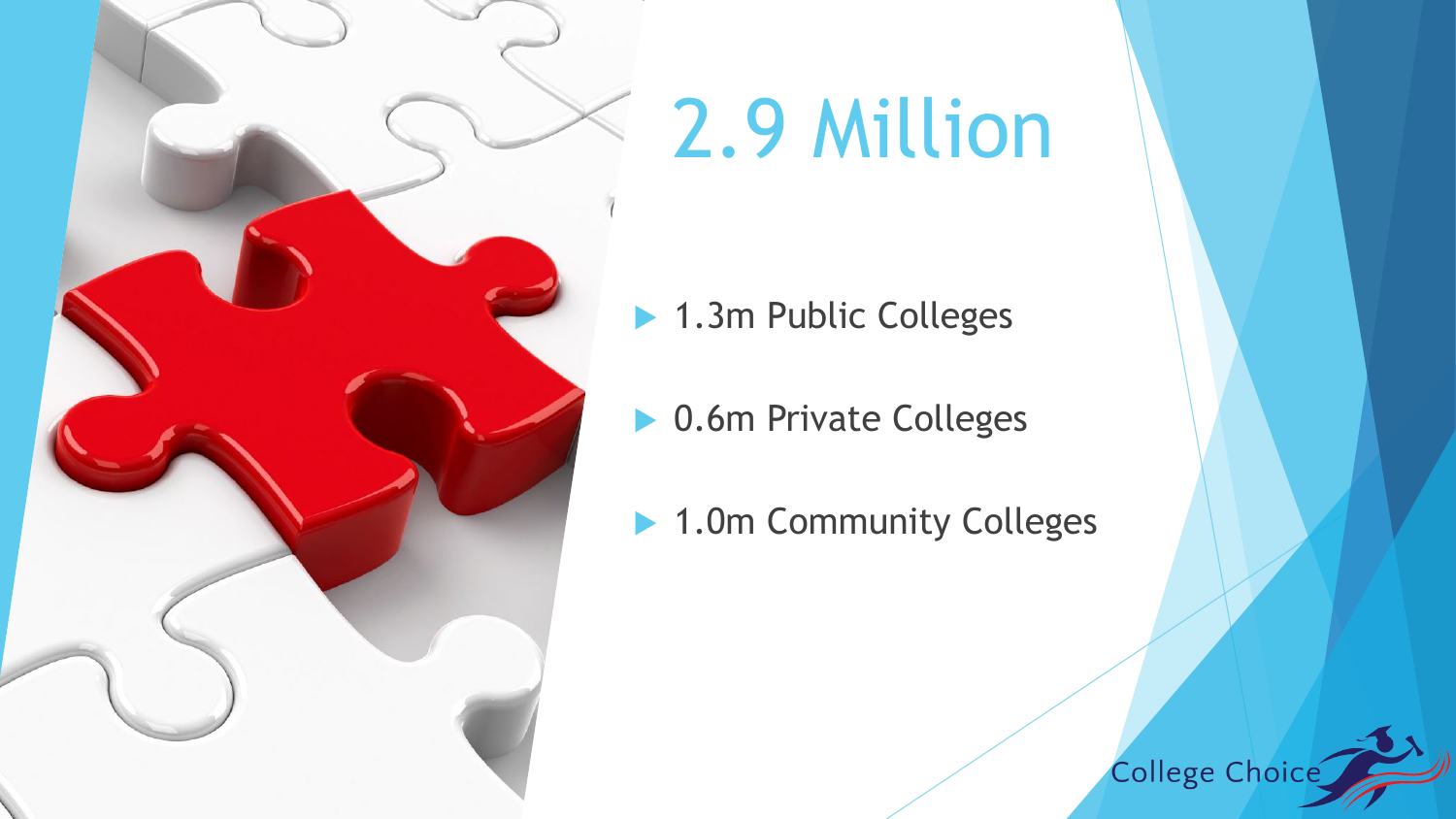# College Pathways

|  | <b>lift</b>  | <b>Community Colleges</b> |
|--|--------------|---------------------------|
|  | <b>fifth</b> | <b>CSU</b>                |
|  | $\mathbf{m}$ | <b>UC</b>                 |
|  | <b>Omn</b>   | Private                   |
|  | 血            | <b>Out of State</b>       |
|  |              | V Alternative Pathways    |
|  |              | College Choice            |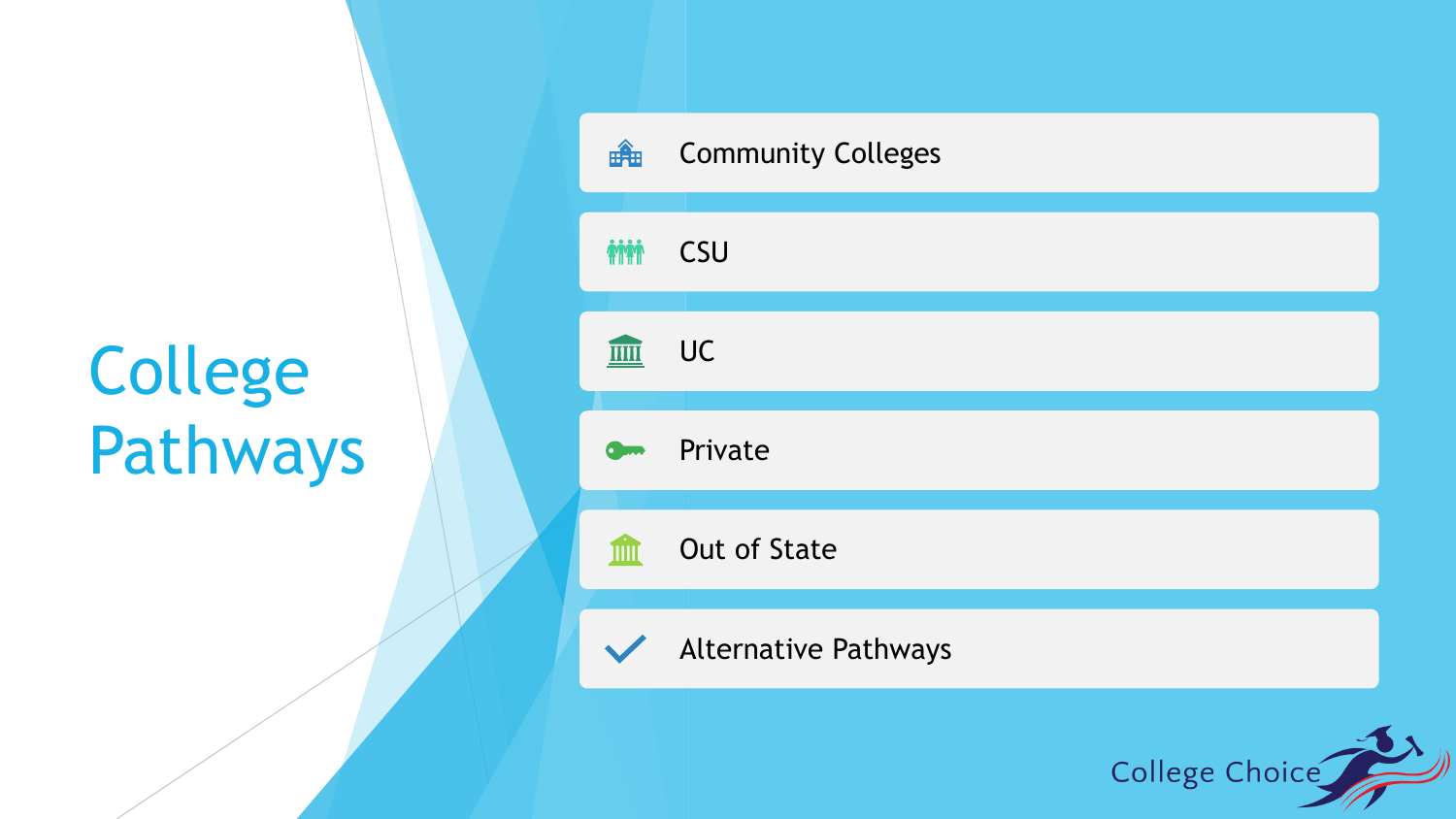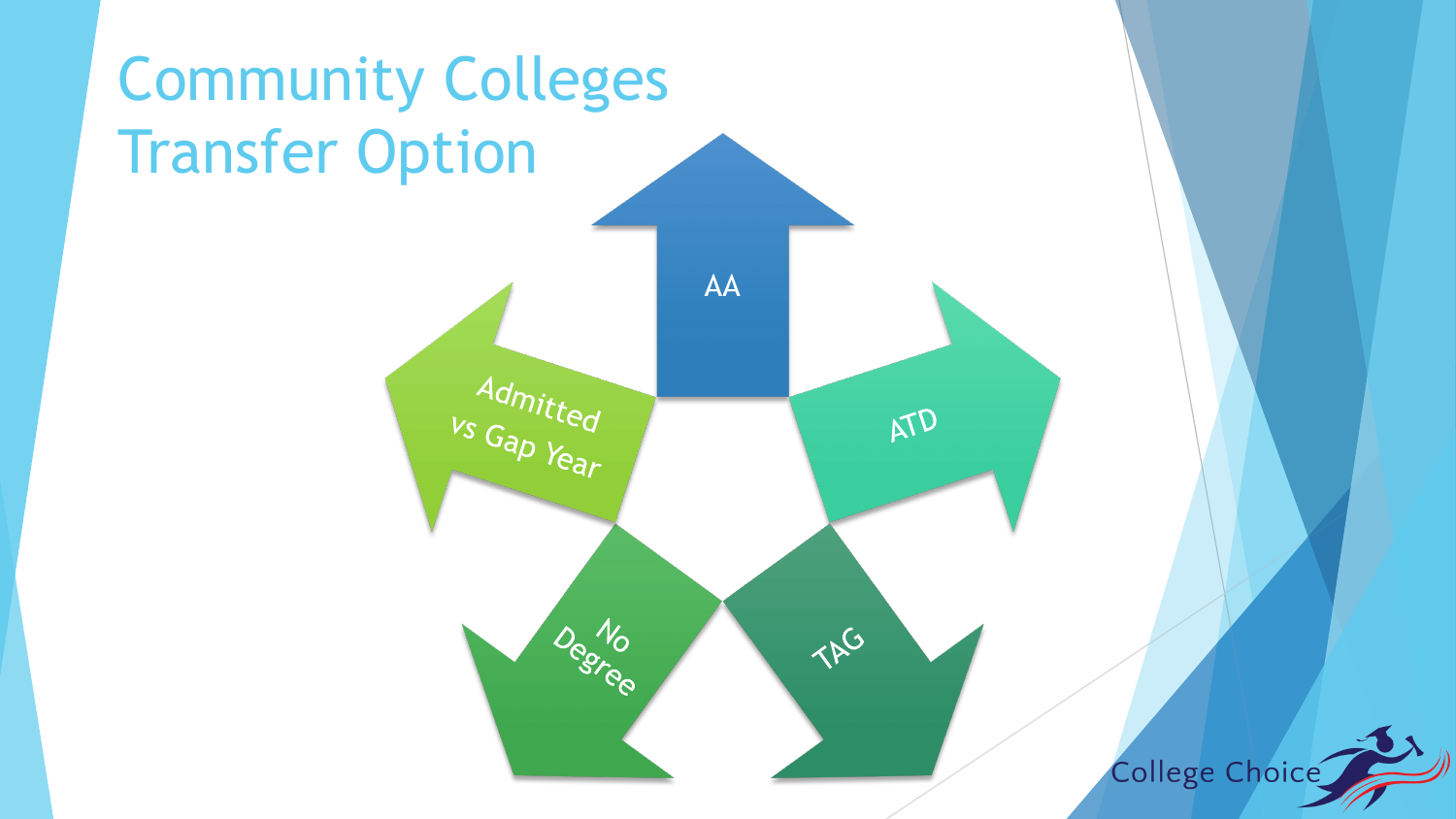- **Acceptance Rate**
- **Average GPA**
- **Average SAT/ACT Scores**
- Geography: Urban, Suburban, Rural
- Size: 1,000 to 30,000
- **Liberal Arts vs Major Research University**
- Activities/Student Services
- **Virtual/Actual College Visit**

# Creating Your College List

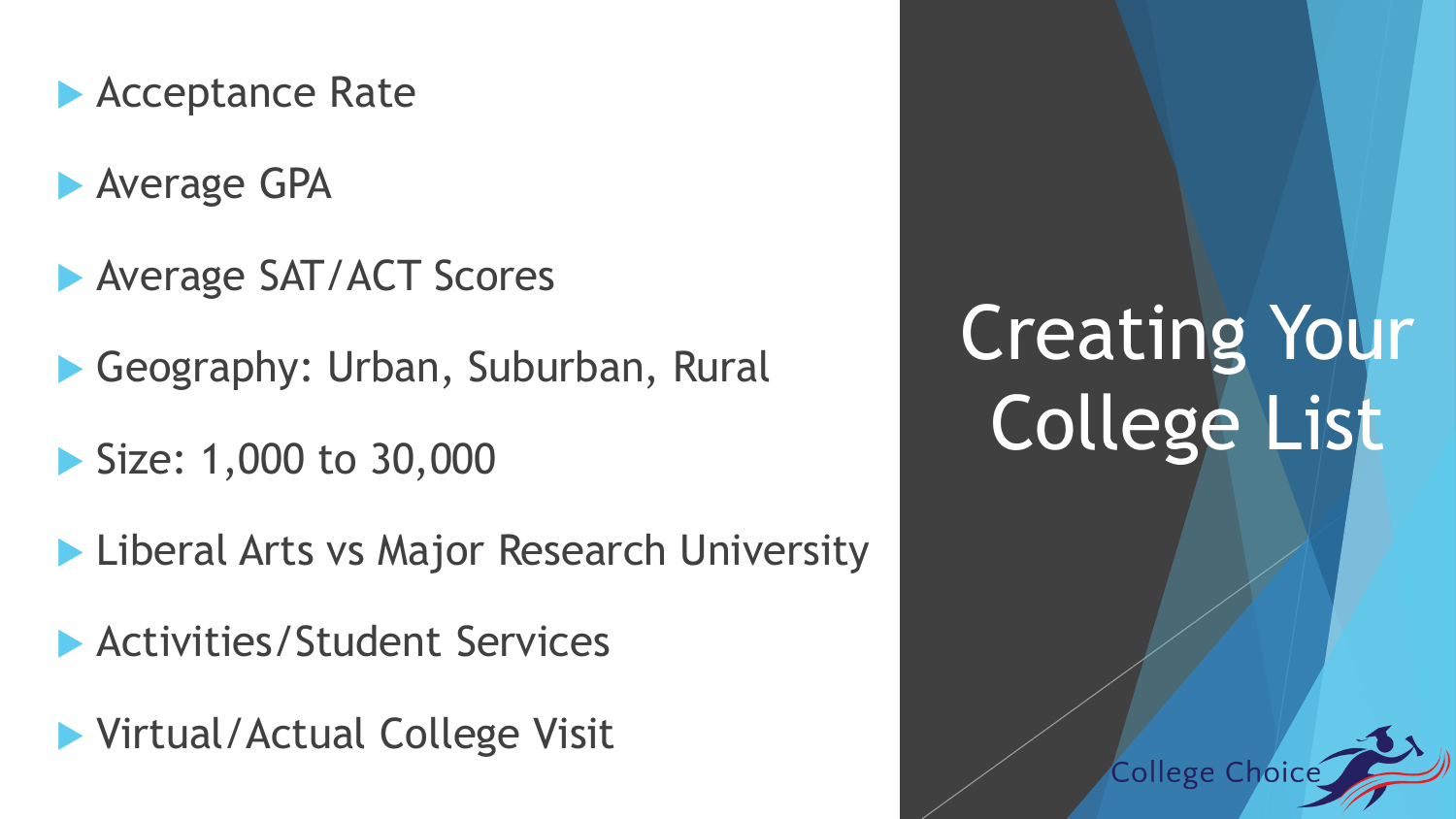# College Applications







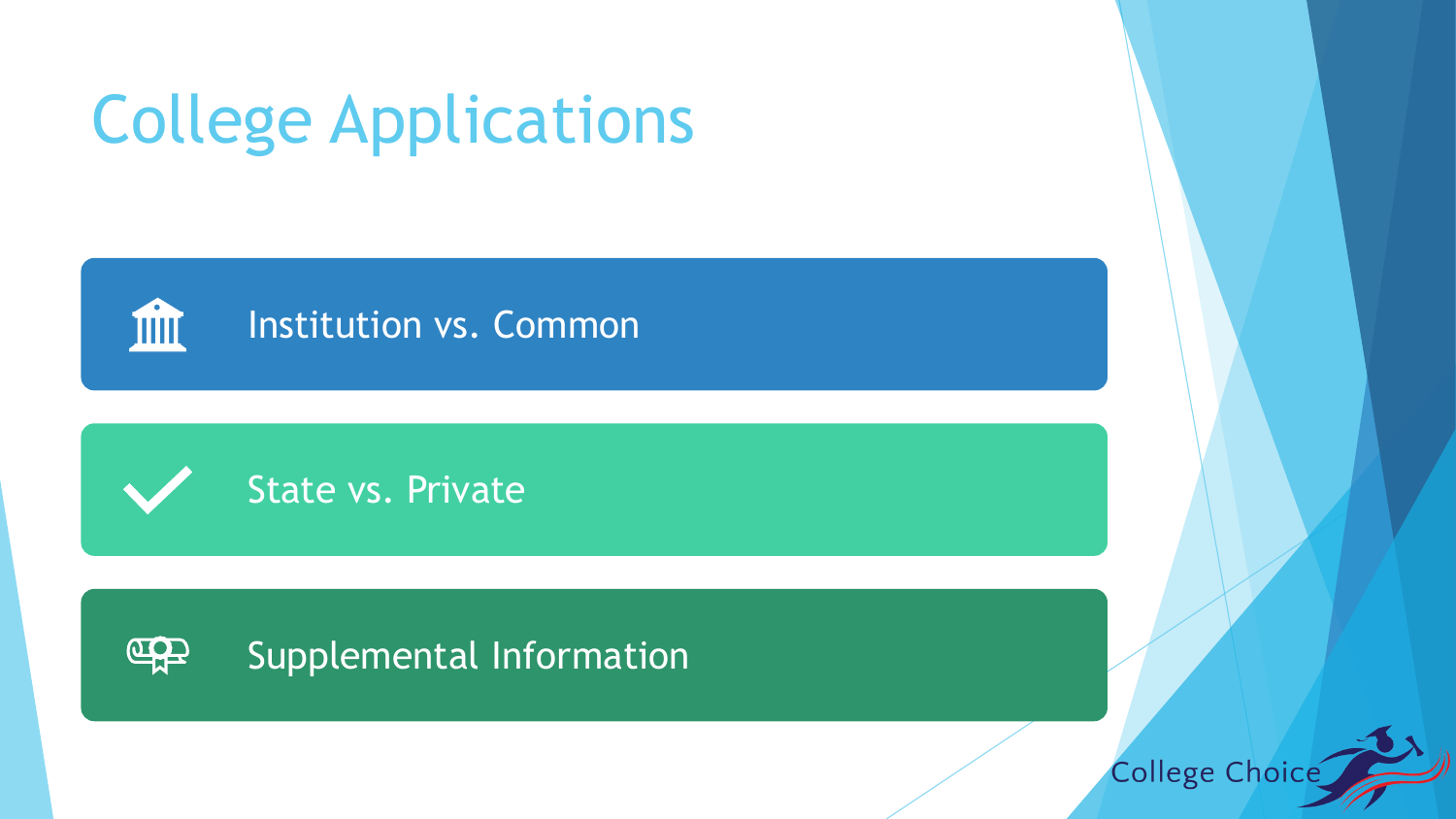### Supplemental Information



冒

```
Academic Portfolios
```
Essays/Short Answers/Resumes

■ 全国 Co/Extra-Curricular Activities

Secondary Reports/Teacher Recommendations ليرڈ

Test Scores

Family/Scholarship information $\boxed{=}$ 

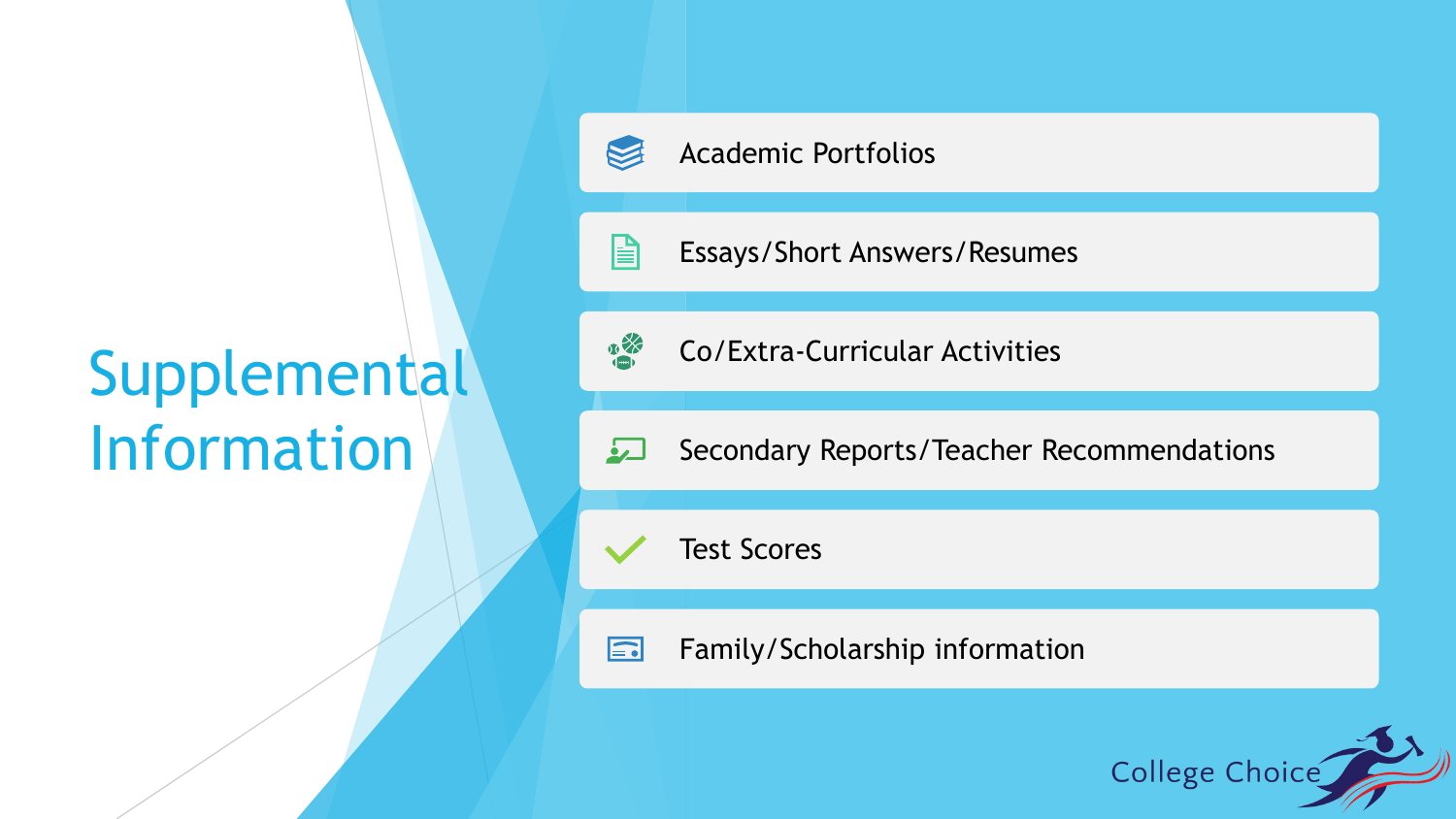#### Early Decision/Early Action

- Early Decision Binding, One E D application
	- ▶ 100% First Choice College
	- ▶ Can't Compare Financial Aid Offers
	- ▶ Very Competitive
- Early Action Non-Binding, apply to others E.A.
	- No Commitment to attend
	- $\blacktriangleright$  Have to May 1<sup>st</sup> to accept
	- ▶ Competitive
- Single Choice Early Action One E.D., E.A. app
	- No Commitment to attend
	- $\blacktriangleright$  Have to May 1<sup>st</sup> to accept
	- ▶ Competitive

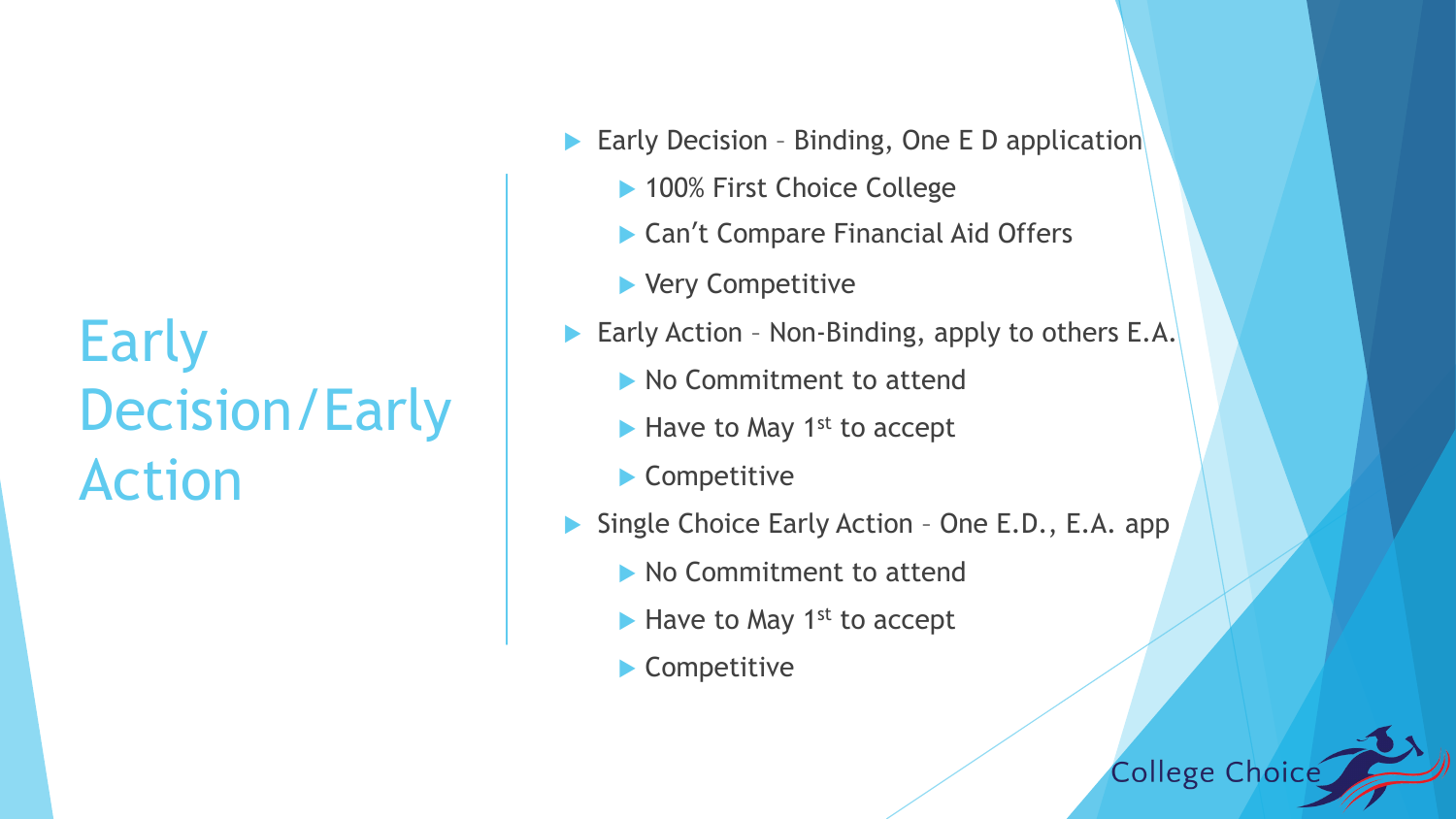#### Essay Writing "*Stating Your Case"*

**What is unique about this experience. It is the**  暴 **experience that matters and not the activity itself.** 

**Vivid details, putting a person there, anecdotes.**   $66$ 

**Be interesting, Is there a human voice there. Stand up for your values/beliefs.** 

**Who are you? What matters to you most and why.**

**Be Concise, Wonderful and Gripping can be succinct.**

**Be Coherent, Focus, Stick to the Point. Stay on the Topic.**

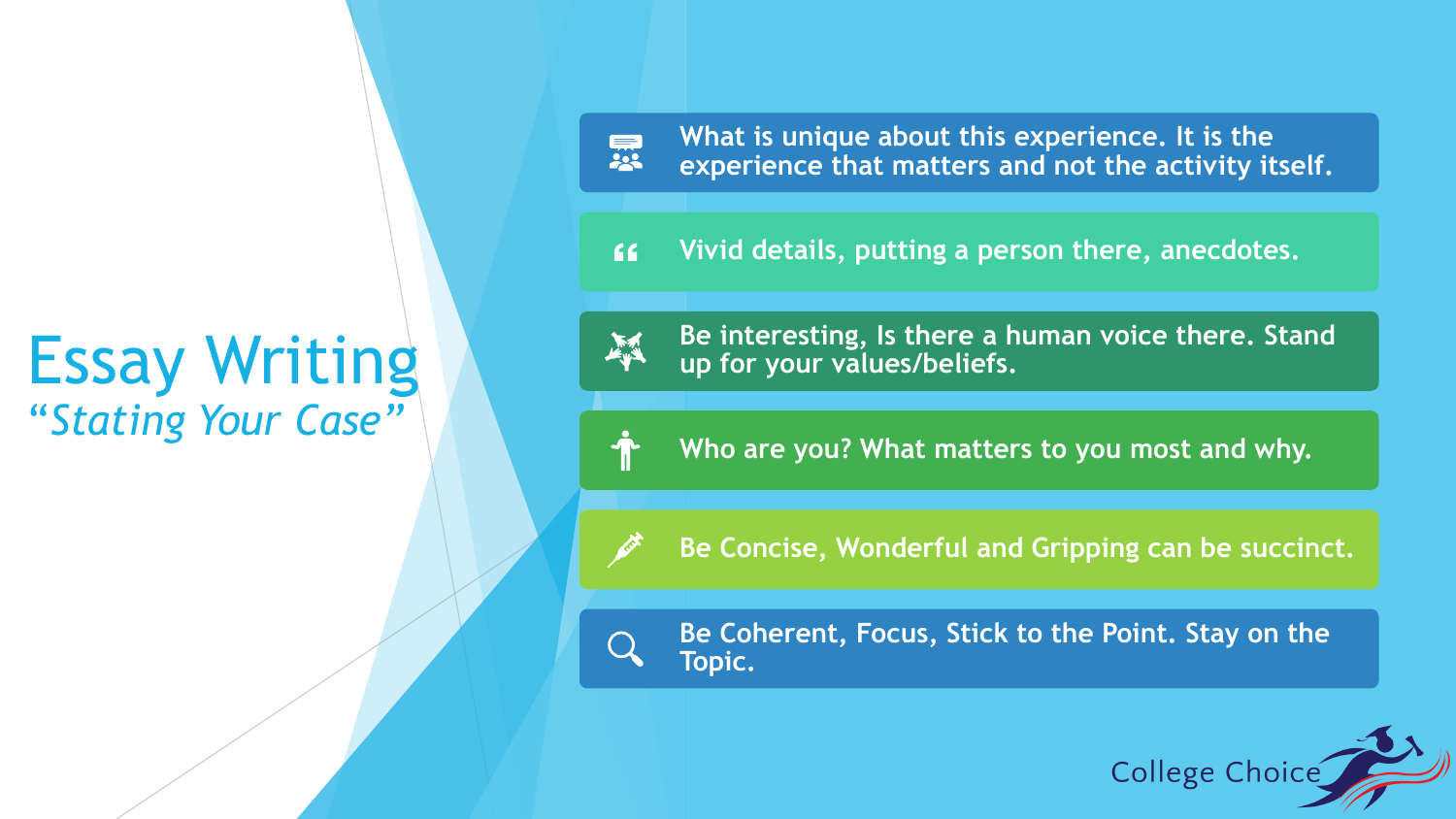#### EXTRA-CURRICULAR ACTIVITIES "What Matters to You"

- COMMUNITY SERVICE
- **ATHLETICS**
- MUSICAL AND DRAMATIC ARTS
- ART
- WRITING
- MUSIC
- POLITICS and SOCIAL JUSTICE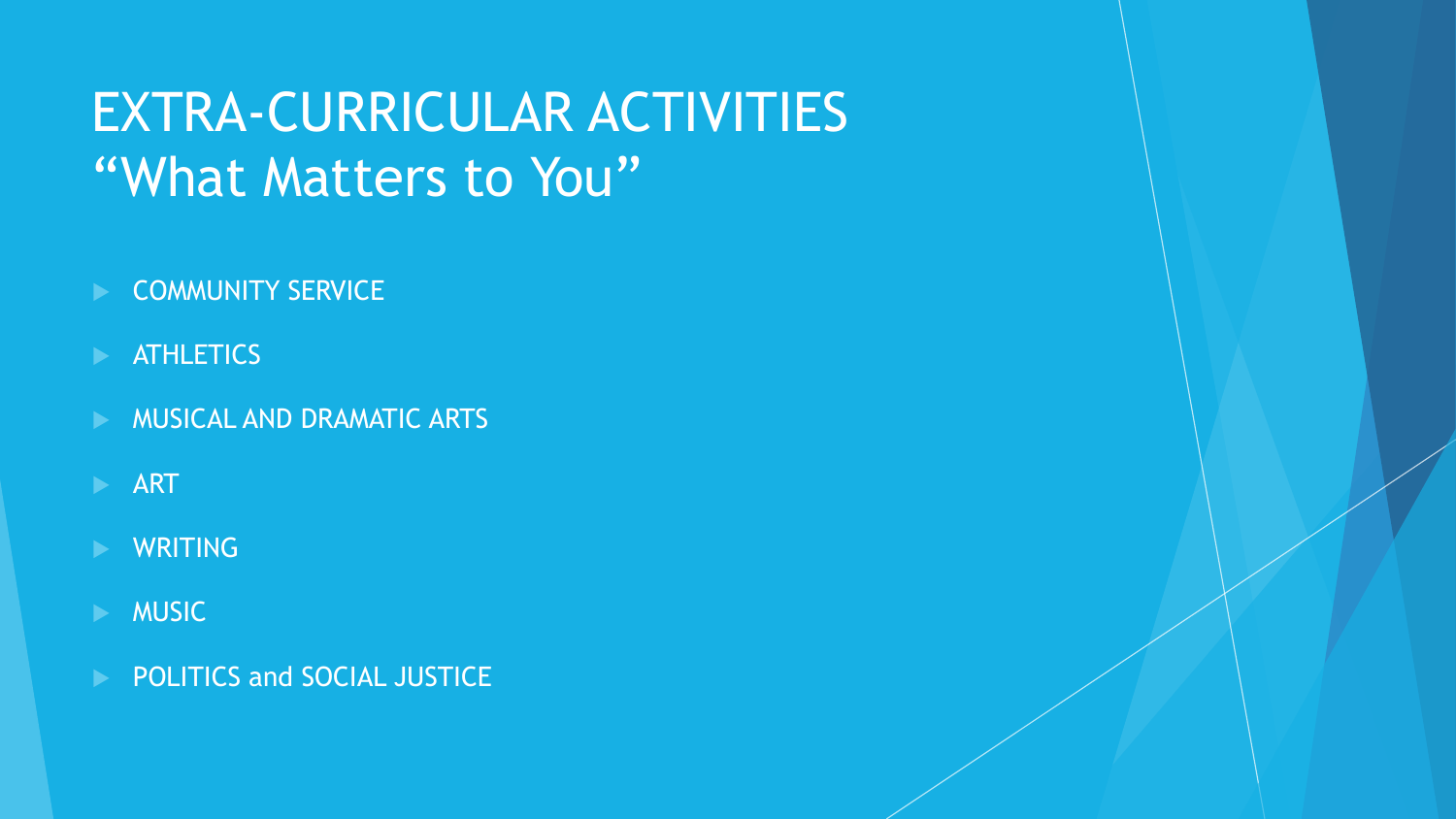## CO-CURRICULAR ACTIVITIES







**Internships**



**Academic Competitions**

**Summer** 

**Programs**

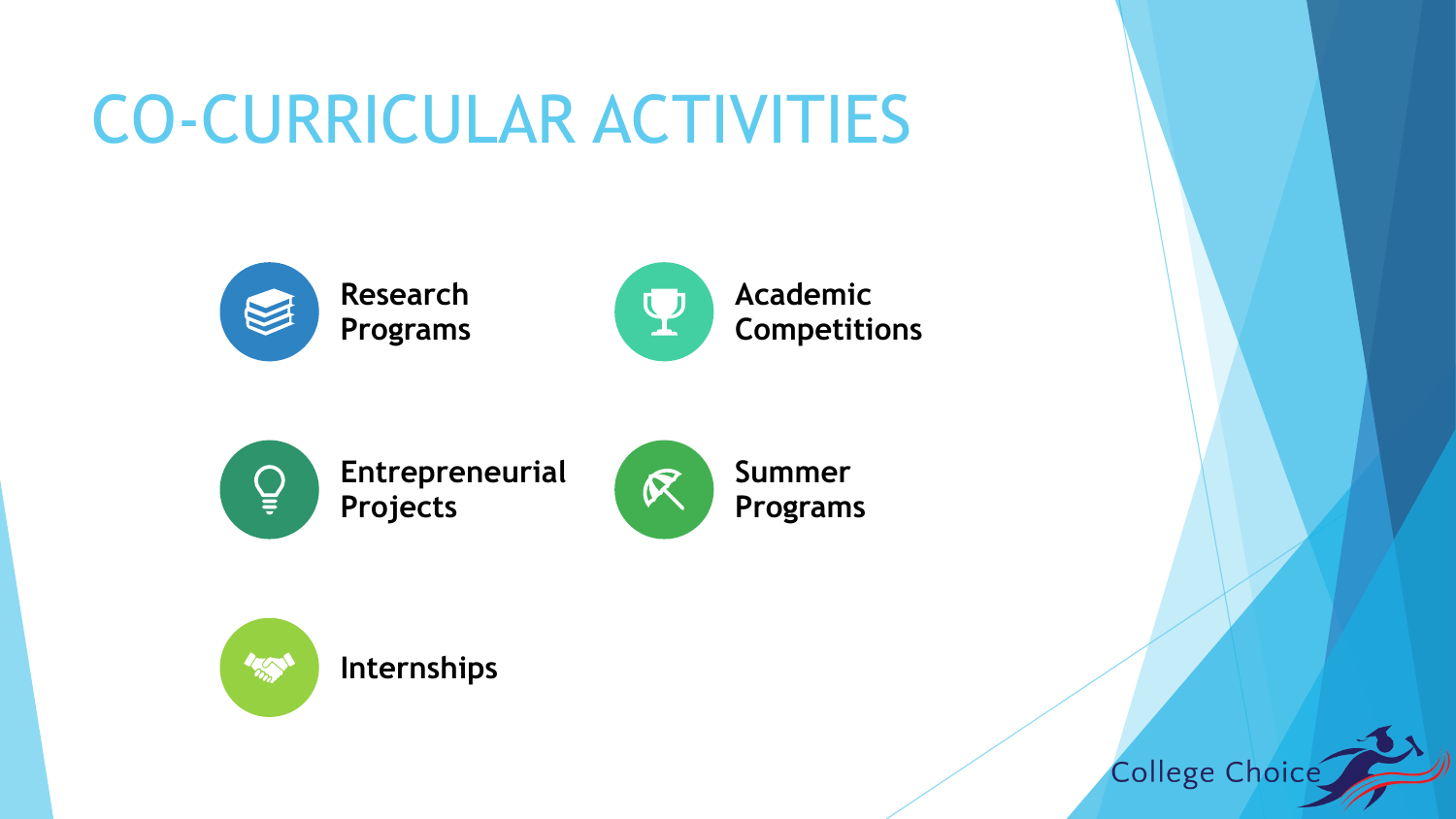

## Financial Aid

**Be Prepared to Open Your Personal/Financial Information**

**FASFA**

- **CSS Profile**
- **Grants Scholarships**
- **529's**
- **Loans**
	- **Stafford**
	- **Perkins**
	- **Plus, Co-Sign**
	- **Home Equity**

![](_page_11_Picture_12.jpeg)